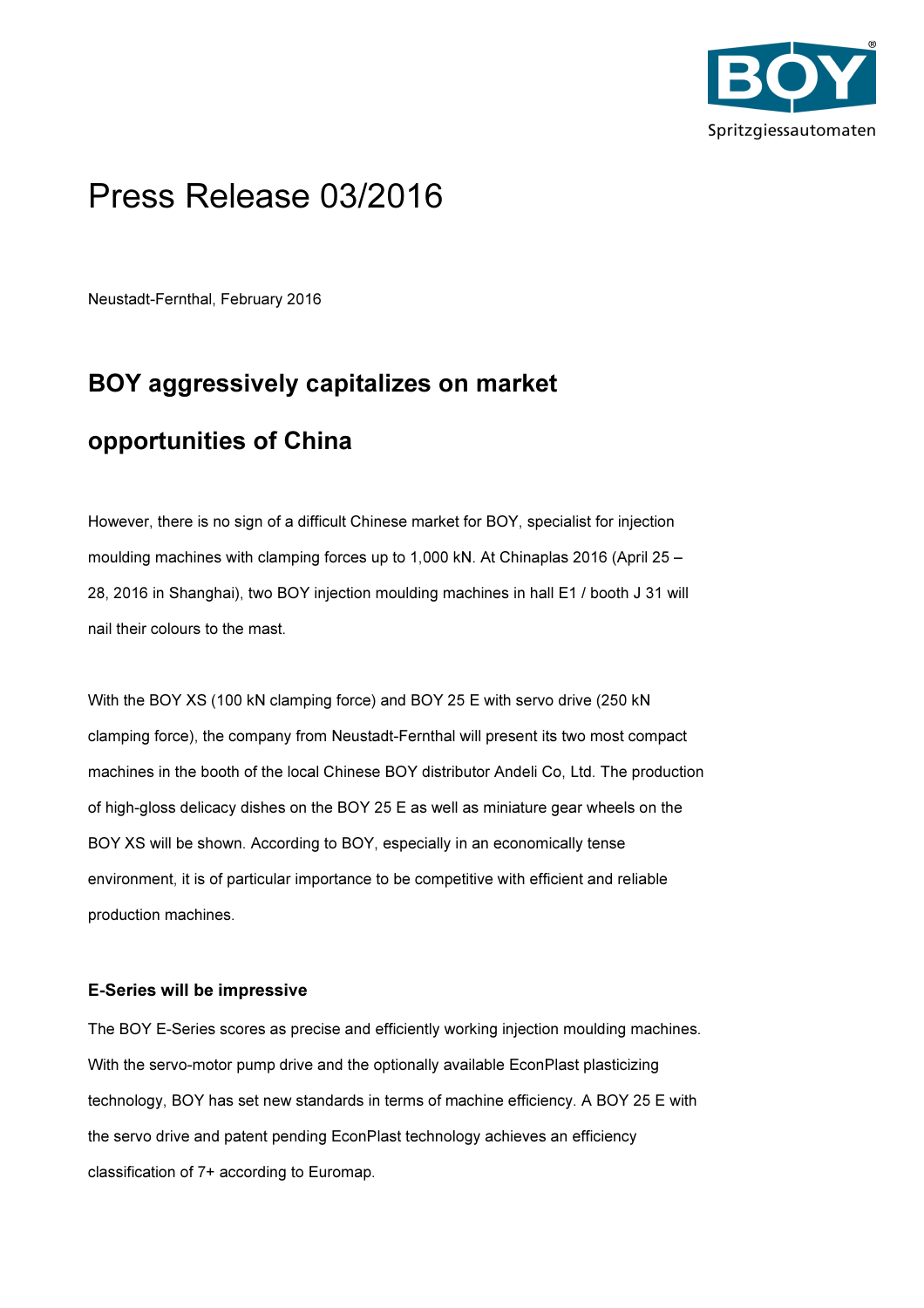

The Procan ALPHA<sup>®</sup> 2 machine control supports the effectiveness of the BOY injection moulding machine with its modern "smart" operability: Clearly arranged screen pages with less text and memorable symbols allow a fast and intuitive operation solely via the multitouch display. Therefore, operating functions like scrolling of screen pages or page changes through wiping – like with modern communication devices – are possible. It is especially true because the machine manual is available in the respective national language (up to 4 language versions per control are possible) and because it is integrated in the control, browsing is significantly simplified.

Furthermore, cost-saving automation equipment which is adapted to the respective application, are optionally available for BOY injection moulding machines.

## BOY XS: small machine for big tasks

The smallest BOY machine with only a 0,77 m² footprint and 100 kN clamping force provides high precision in the smallest possible space. Designed for industrial continuous operation, the BOY XS is the economic solution for injection moulding producing micro and extremely small parts. Shot volumes of  $0.1 \text{ cm}^3$  up to  $8.0 \text{ cm}^3$  as well as almost all thermoplastic materials, elastomers and silicones can be processed trouble-free on the smallest BOY injection moulding machine.

"Our strategy for China is right", says Wolfgang Schmidt previously to the Chinese major event. "We are ideally positioned with our range of products. Despite the multitude of local competitors, BOY offers an excellent price-performance ratio for Chinese users. We are convinced that this year´s Chinaplas will continue to increase the success of BOY in the Middle Kingdom".